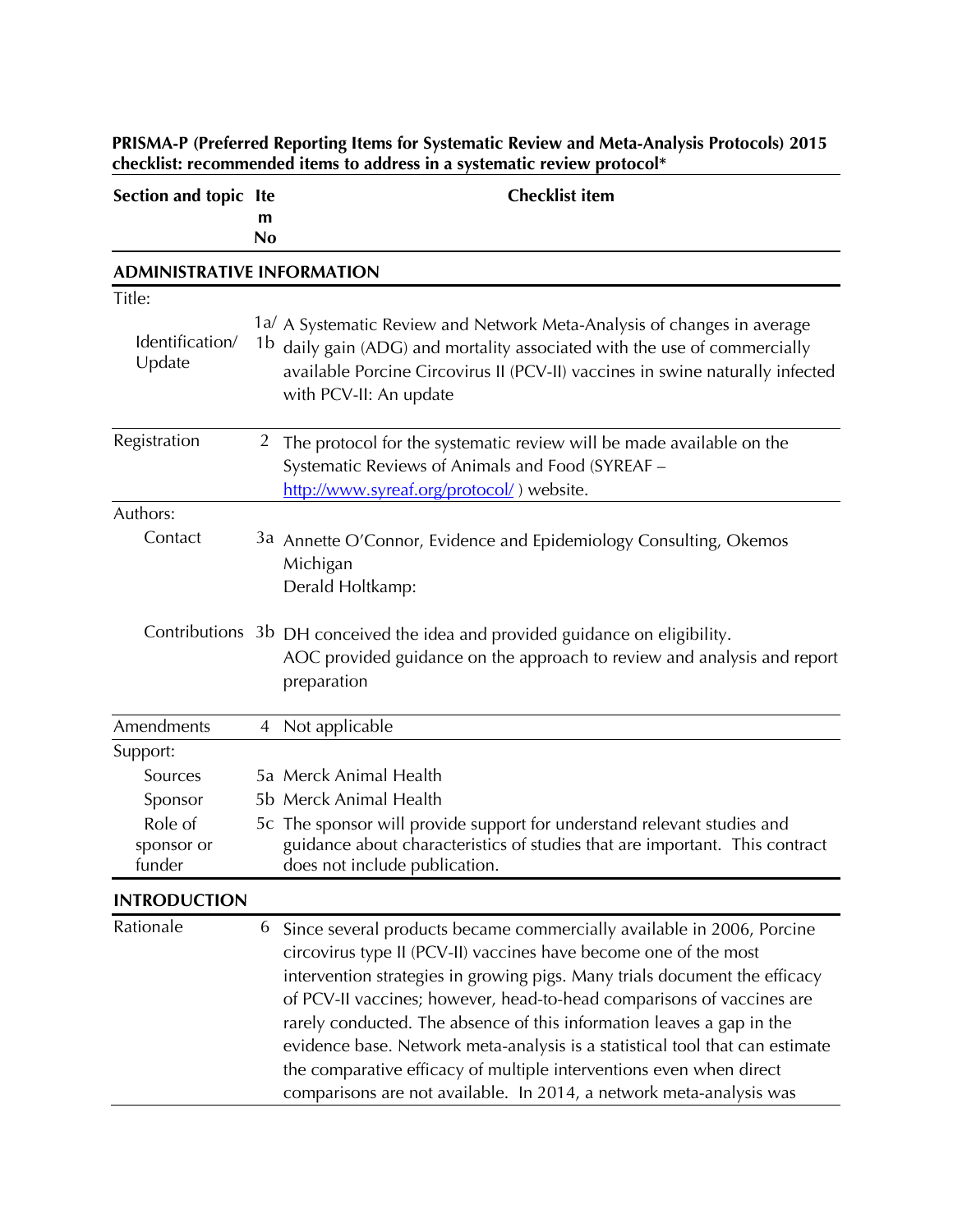|                        |   | published that compared the ADG associated with the use of commercially<br>available PCV-II vaccines. Since the 2014 review, several relevant studies<br>have been published such that it is important to update the meta-analysis<br>to ensure producers and veterinarians have current comparison<br>information.                                                                                                                                                                                                                                                                                                                                                                                                                                                                                                                                                                                                                                                                                                                                                                                                                                                                                                                                                                                                                                                                                                                 |
|------------------------|---|-------------------------------------------------------------------------------------------------------------------------------------------------------------------------------------------------------------------------------------------------------------------------------------------------------------------------------------------------------------------------------------------------------------------------------------------------------------------------------------------------------------------------------------------------------------------------------------------------------------------------------------------------------------------------------------------------------------------------------------------------------------------------------------------------------------------------------------------------------------------------------------------------------------------------------------------------------------------------------------------------------------------------------------------------------------------------------------------------------------------------------------------------------------------------------------------------------------------------------------------------------------------------------------------------------------------------------------------------------------------------------------------------------------------------------------|
| Objectives             | Ζ | The objective of this review is to update the previously conducted review<br>published in 2014. The reviewer question is "What is the effect of each of<br>commercially available PCV2 vaccines used in piglets on the average daily<br>gain and mortality from wean to finish in commercial pigs naturally<br>exposed to PCV2 where the porcine reproductive porcine reproductive and<br>respiratory syndrome virus (PRRSV) status is known?"                                                                                                                                                                                                                                                                                                                                                                                                                                                                                                                                                                                                                                                                                                                                                                                                                                                                                                                                                                                      |
| <b>METHODS</b>         |   |                                                                                                                                                                                                                                                                                                                                                                                                                                                                                                                                                                                                                                                                                                                                                                                                                                                                                                                                                                                                                                                                                                                                                                                                                                                                                                                                                                                                                                     |
| Eligibility criteria   | 8 | The specific PICOD elements, which define the eligibility criteria, are as<br>follows:<br>Population (P): Swine raised in intensive production systems with known<br><b>PRRSV</b> status<br>Intervention (I): The intervention (I) is defined a PCV-II vaccine. For<br>vaccines, the product must be a commercially available PCV-II vaccine<br>administered to piglets using the registered regime in the country of<br>utilization/registration (dose, route, age of animal). We include previous<br>formulations in the definition of commercially available vaccine, which<br>will be treated as separate interventions.<br>Comparator: Placebo, or any commercial PCV-II vaccine.<br>٠<br>Outcomes: The outcomes of interest are average daily gain and mortality<br>٠<br>from wean to finish.<br>Design: Controlled trial with random or systematic allocation of animals<br>to the intervention in either group or individually and naturally occurring<br>PCV2 exposure, i.e., field studies. NB: This is a change from the prior<br>review where group-level allocated studies were excluded.<br>In addition to the PICOD criteria described above, eligibility criteria will<br>include a full text in English with more than 500 words. Both published<br>and non-published studies are eligible, provided they report a primary<br>research study with a concurrent comparison group using an eligible study<br>design. |
| Information<br>sources | 9 | The search will be conducted using the MSU Web of Science license (CAB<br>abstracts® and Medline®). Additional sources will be the reference lists of<br>relevant manuscripts and the conference proceedings for the Annual<br>Meeting of the American Association of Swine Veterinarians (AASV), the<br>Allen Leman Swine Conference, the Iowa State University Swine Disease<br>Conference for Swine Practitioners, and the International Pig Veterinary                                                                                                                                                                                                                                                                                                                                                                                                                                                                                                                                                                                                                                                                                                                                                                                                                                                                                                                                                                          |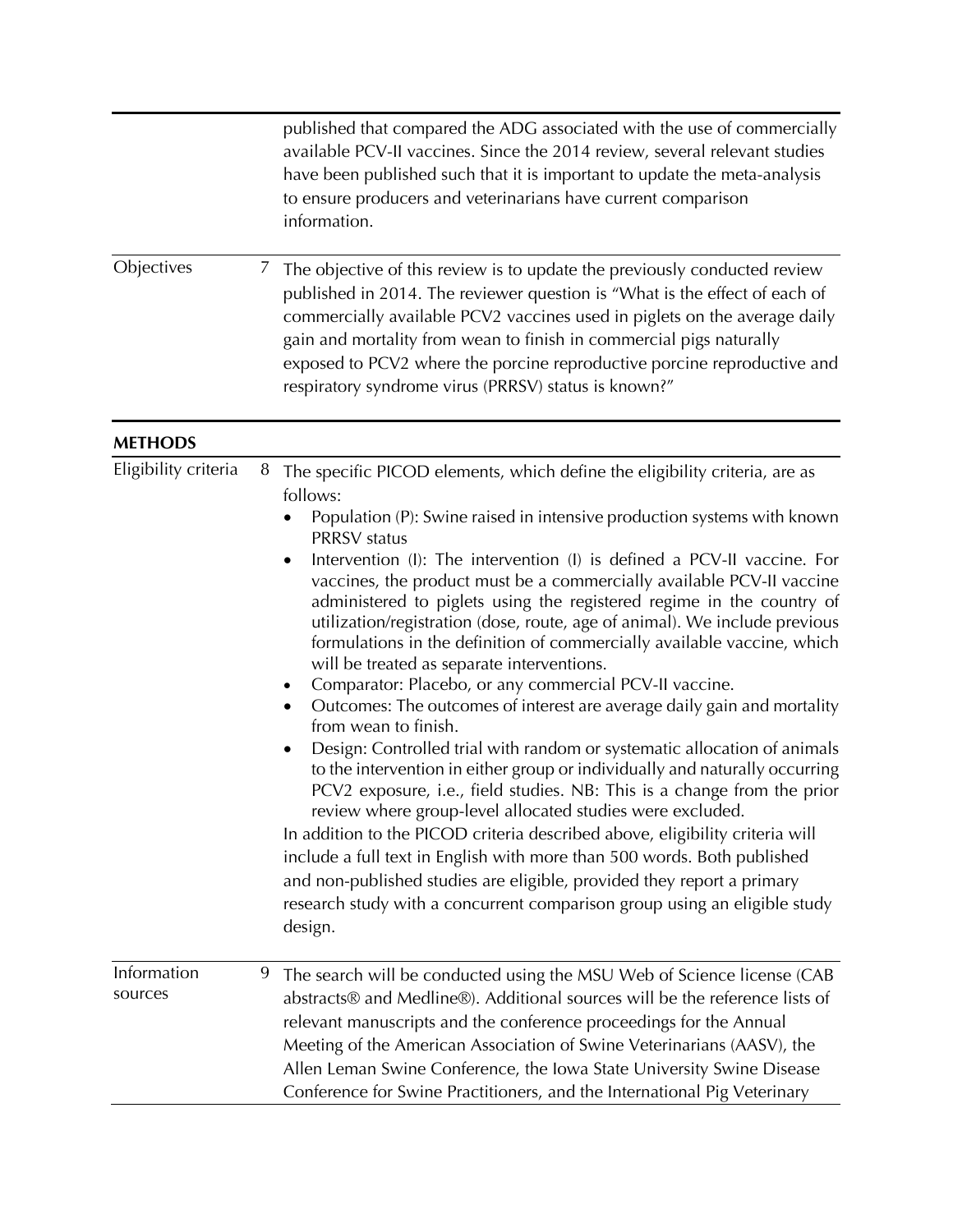|                 | Society (IPVS) Congress will be searched within the Swine Information<br>Library(http://www.aasv.org/library/swineinfo/) from 2006 to the day of the<br>search.                              |                                                                                                                                                                                                                                                                                                          |  |  |
|-----------------|----------------------------------------------------------------------------------------------------------------------------------------------------------------------------------------------|----------------------------------------------------------------------------------------------------------------------------------------------------------------------------------------------------------------------------------------------------------------------------------------------------------|--|--|
| Search strategy | for CABI is in Table 2.<br>Table 1: Medline <sup>®</sup> search strings                                                                                                                      | 10 The search terms for the electronic databases will be a combination of<br>terms that capture the population and the intervention combined with<br>AND terms. This search is unchanged from the prior review. The proposed<br>search strategy for Medline® is provided in Table 1. The proposed search |  |  |
|                 | Population                                                                                                                                                                                   | Intervention                                                                                                                                                                                                                                                                                             |  |  |
|                 | (Barrow OR Barrows OR Boar OR Boars<br>OR.<br>Feeder OR Finishing OR Gilt OR Gilts<br>OR Hog OR Hogs OR Pig OR Piglet OR<br>Piglets OR Pigs OR Porcine OR Shoats<br>OR Sow OR Sows OR Swine) | Med                                                                                                                                                                                                                                                                                                      |  |  |

## **Table 2:** *CABI***® search strings**

| Population                           | Intervention                     |
|--------------------------------------|----------------------------------|
| (Barrow OR Barrows OR Boar OR Boars  | TS=(Circoviridae OR Circovirus   |
| OR.                                  | OR PCV-2 OR pcv2d OR PCVC        |
| Feeder OR Finishing OR Gilt OR Gilts | "Porcine circovirus" OR "Porcir  |
| OR Hog OR Hogs OR Pig OR Piglet OR   | "Porcine circovirus associated c |
| Piglets OR Pigs OR Porcine OR Shoats | circovirus disease" OR "Porcine  |
| OR Sow OR Sows OR Swine)             | "Porcine circovirus-2" OR "Porc  |
|                                      | disease complex" OR "Postwear    |
|                                      | wasting disorder" OR "Porcine F  |
|                                      | Multisystemic Wasting Syndrom    |
|                                      | AND (Immunisation OR Immun       |
|                                      | OR Immunity OR Immunizatior      |
|                                      | Immunized OR Immunoprophy        |
|                                      | OR Interventions OR Vaccinate    |
|                                      | Vaccination OR Vaccinations C    |
|                                      | Vaccines).                       |
|                                      |                                  |

The AASV Swine Information Library allows Boolean search terms but does not have an export function, requiring manual searching citations. Therefore, the search in AASV SIL will use the intervention and the outcome because the population is already implied in the information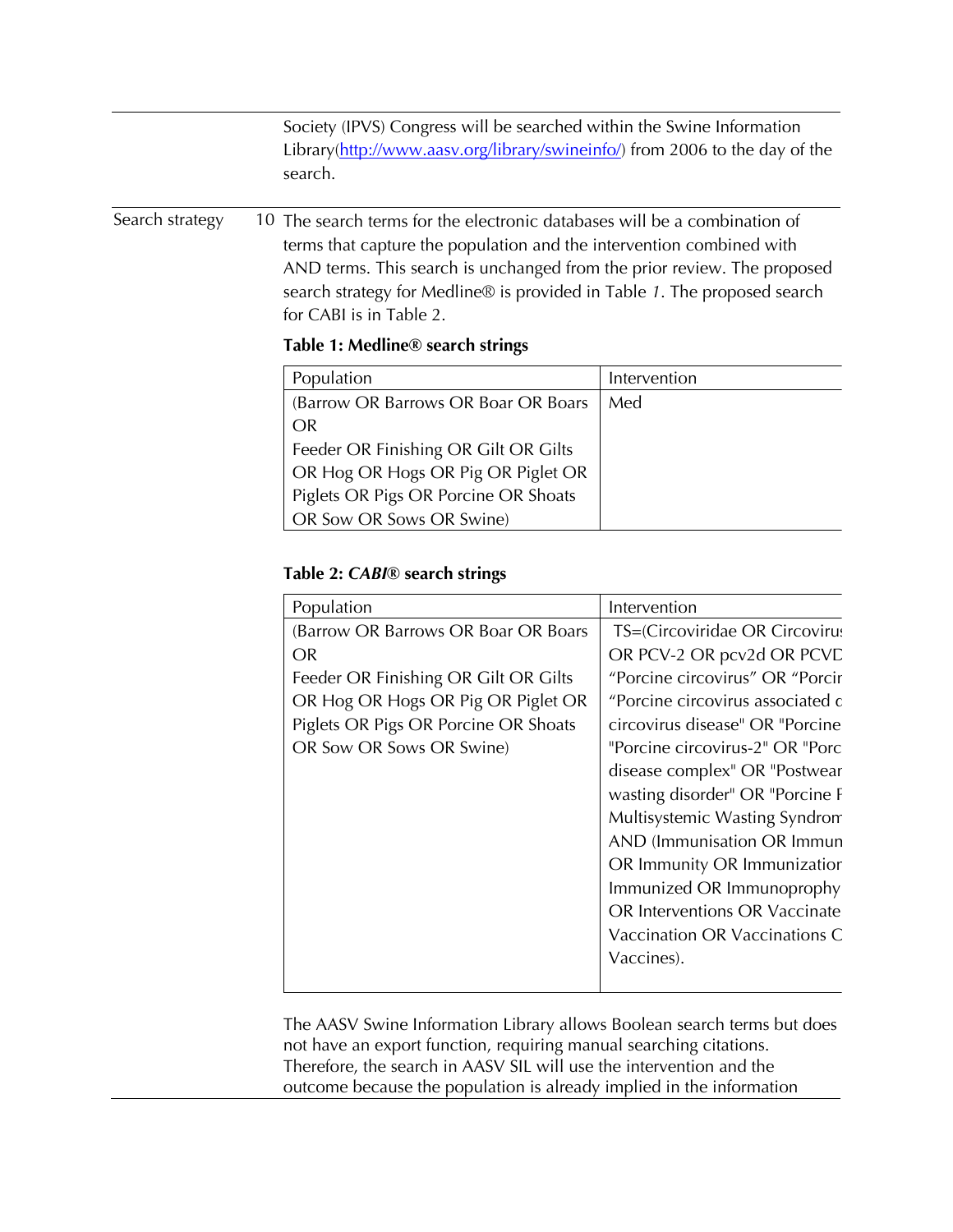|                               | source: PCV* AND (vaccin*) AND (dead* OR mortality OR gain) -1000<br>records limited to SIL.                                                                                                                                                                                                                                                                                                                                                                                                                                                                                                                                                                                                                                                                                          |
|-------------------------------|---------------------------------------------------------------------------------------------------------------------------------------------------------------------------------------------------------------------------------------------------------------------------------------------------------------------------------------------------------------------------------------------------------------------------------------------------------------------------------------------------------------------------------------------------------------------------------------------------------------------------------------------------------------------------------------------------------------------------------------------------------------------------------------|
| Study records:                |                                                                                                                                                                                                                                                                                                                                                                                                                                                                                                                                                                                                                                                                                                                                                                                       |
| Data<br>management            | 11a Citations identified will be uploaded into the reference management<br>software in DistillerSR® (Evidence Partners, Ottawa), and duplicates with<br>more than 90% match will be manually reviewed for exclusion.                                                                                                                                                                                                                                                                                                                                                                                                                                                                                                                                                                  |
| Selection<br>process          | 11b 2 levels of screening will be used to identify relevant studies. The<br>title/abstract form screening question will be<br>"Does the citation appear to describe an assessment of a<br>commercially available PCV2 vaccine with a natural exposure to PCV2 in<br>an intensive swine production system?"                                                                                                                                                                                                                                                                                                                                                                                                                                                                            |
|                               | We will search for citations included in the prior review and screen these<br>for inclusion to train the AI tool. We will use the built-in machine-assisted<br>citation prioritization in DistillerSR®. This citation prioritization allows<br>citations to be automatically reordered such that more likely relevant<br>references are presented to the reviewer sooner, which allows the<br>collection of full texts and full-text screening to begin sooner. After<br>screening 500 prioritized citations, we will use the AI tool as the reviewer.                                                                                                                                                                                                                                |
|                               | We will use the following questions at the second level of screening based<br>on the full text.<br>Does the study report in English and more than 500 words?<br>Does the study describe an assessment of one of the commercially<br>available PCV2 vaccines within a field trial with natural exposure to<br>PCV2?<br>Does the study report both the vaccine and its administration in<br>٠<br>accordance with the manufacturer's specifications?<br>Does the study report average daily gain and or mortality from wean to<br>٠<br>finish?<br>Is the PRRSV status of the herd reported?<br>For AASV swine information library, screening on title and abstract will<br>happen on the webpage, and citations considered relevant will be added<br>to the $2^{nd}$ level of screening. |
| Data<br>collection<br>process | 11c Forms for eligibility screening, data extraction, and risk of bias will be<br>created in DistillerSR®. Two reviewers working will independently<br>conduct each step. Pre-testing of forms is not required as we are updating<br>the prior review.                                                                                                                                                                                                                                                                                                                                                                                                                                                                                                                                |
| Data items                    | 12 The data items extracted will be (1) trial characteristics, (2) intervention, (3)<br>outcome data, and (4) risk of bias.                                                                                                                                                                                                                                                                                                                                                                                                                                                                                                                                                                                                                                                           |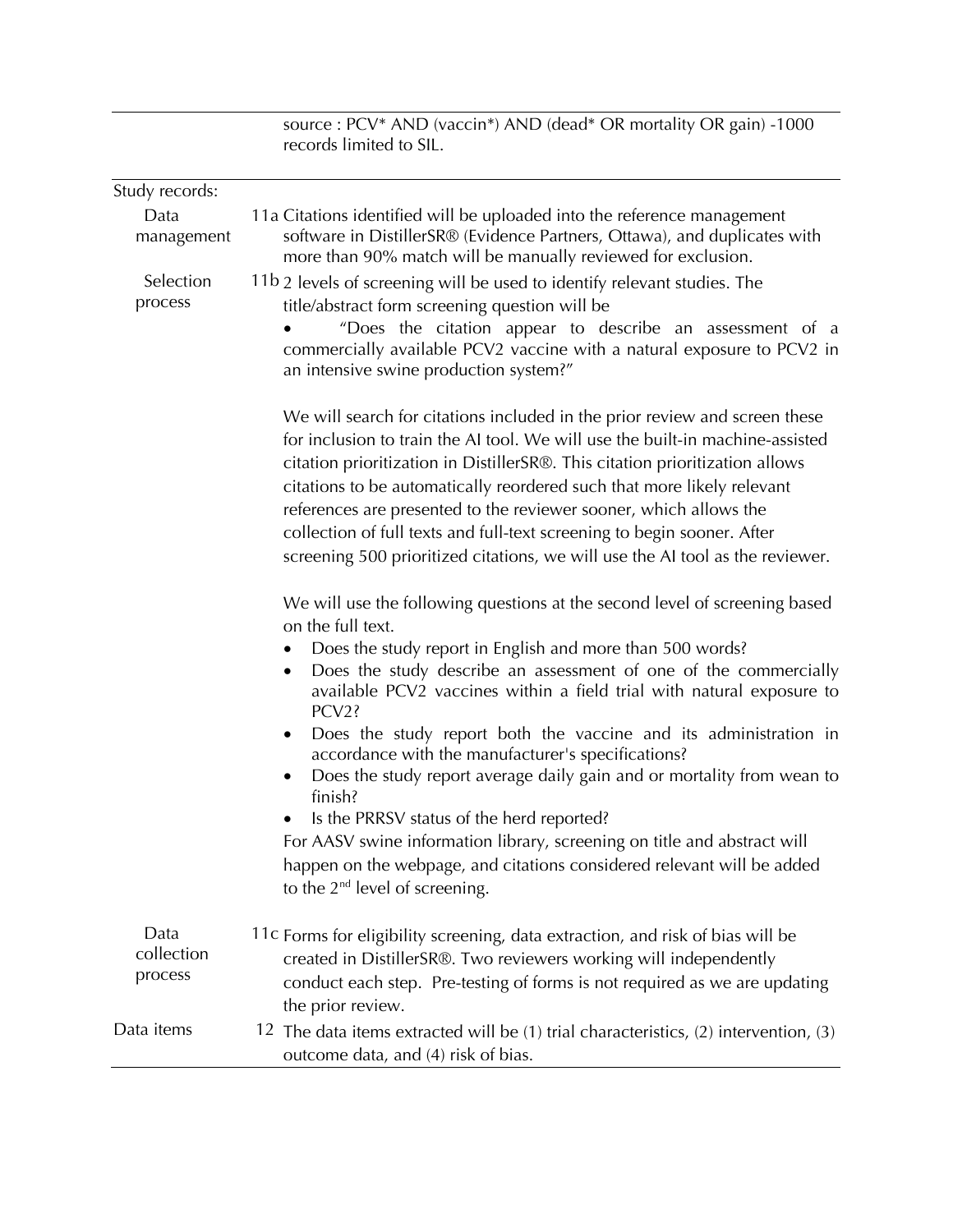## **Trial population characteristics**

The extracted information about the trial population included the number of animals enrolled, the country of study, the PRRSV status, funded source

## **Interventions**

|                                       | The extracted information about the interventions included the PCV-II<br>vaccine used - commercial name) and the type of control group (saline, no<br>product, adjuvant only, other vaccines). We did not extract the vaccination<br>regime as this was defined in the eligibility criteria, i.e., manufacturer's<br>recommendations for piglets.                                                                                                                                                                                                                                                                                                                                                                                                                                                                                |
|---------------------------------------|----------------------------------------------------------------------------------------------------------------------------------------------------------------------------------------------------------------------------------------------------------------------------------------------------------------------------------------------------------------------------------------------------------------------------------------------------------------------------------------------------------------------------------------------------------------------------------------------------------------------------------------------------------------------------------------------------------------------------------------------------------------------------------------------------------------------------------|
| Outcomes and<br>prioritization        | 13 The outcome of interest was ADG (g/day) from weaning (approximately<br>three to six weeks of age) to late finishing prior to slaughter (approximately<br>23-28 weeks of age) for each trial arm. Other ADG periods will not be<br>extracted. Other outcome data extracted were treatment-group level<br>measures of variation i.e., SD, standard error of the mean (SEM). When<br>studies reported results by subgroups (such as sex, genetic designation), the<br>subgroup level data were extracted if each mean and SEM could be<br>obtained using the method above. For mortality, we will extract the<br>adjusted estimate of the odds ratio if available, if studies not available, we<br>will extract the unadjusted odds ratio and finally the raw darm-level data<br>without adjustment.                             |
| Risk of bias in<br>individual studies | 14 We will use a modified risk-of-bias tool for randomized trials based on the<br>Cochrane ROB 2 tool but places less emphasis on allocation concealment.<br>The Cochrane ROB-2 indicates that all studies that do not conceal<br>allocation are at high risk of bias. The change will be that failure to report<br>allocation concealment will follow the "yes/probably yes" path. Therefore<br>the next question will be "was allocation random." Only studies that<br>provide a complete decision of the random sequence generation and<br>report no meaningful differences in baseline differences will be eligible of<br>low risk of bias judgment. Studies that fail to report the allocation method<br>and the baseline information will be at high risk of bias. All other studies<br>will have an unclear risk of bias. |
| Data synthesis                        | 15a Data analysis will occur if we can extract at least one more study with data<br>compared to the prior review.<br>15b The extracted outcome data for systematic review will be combined with<br>the estimate from the clinical trial and synthesized using random effects<br>network meta-analysis. A Bayesian hierarchical network meta-analysis,<br>previously published, will be used to obtain the estimates of comparative<br>efficacy for gain and mortality [2-5]. The arrangement of data and all the R<br>scripts, JAGS scripts and BUGS required for the analysis of the data are<br>available online at GitHub (https://github.com/a-<br>oconnor/NETWORK_MA_FRONTIERS_TUTORIAL).                                                                                                                                   |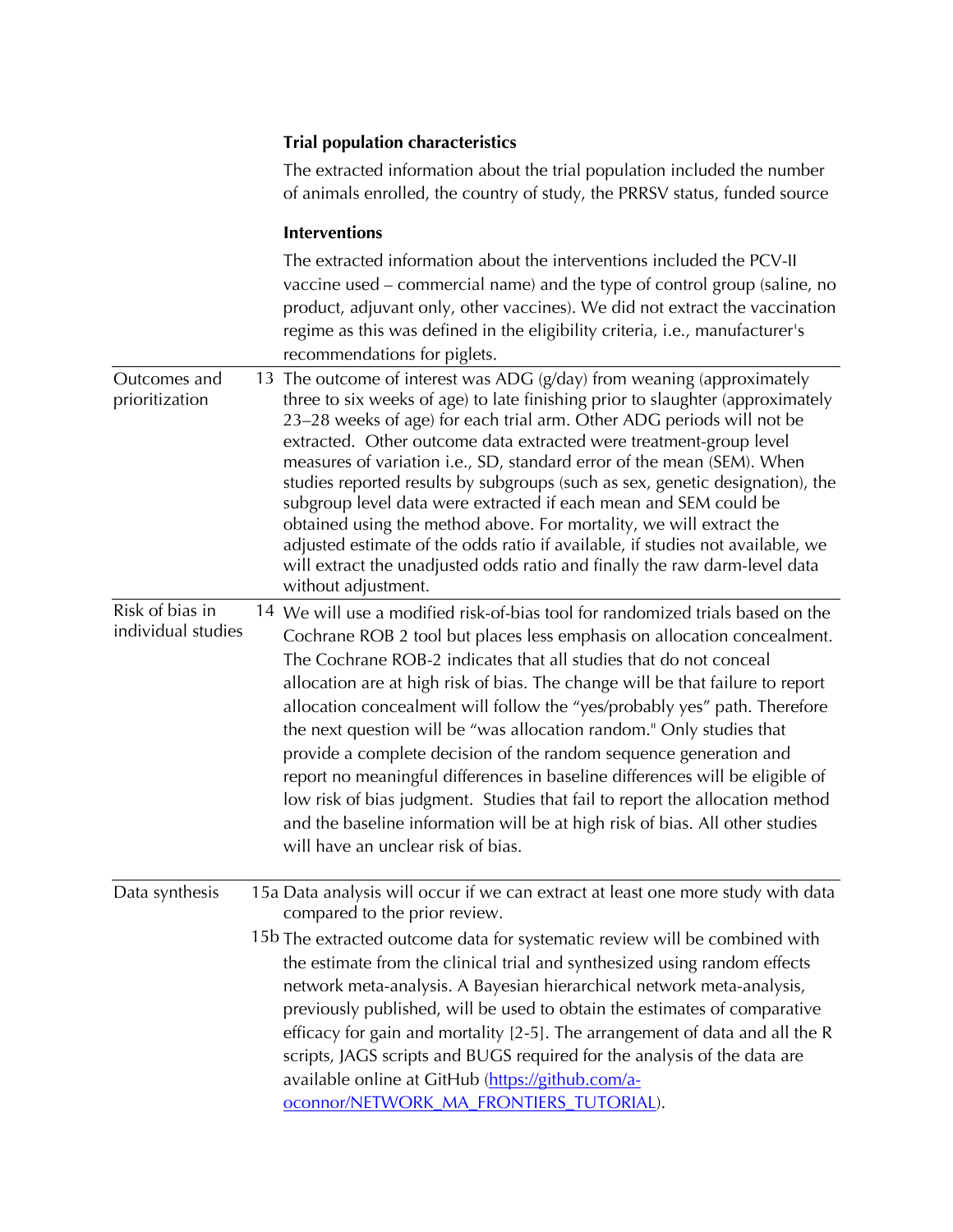|                                         | 15c No additional analysis are anticipated, however ranking and pairwise<br>probability of superiority would be required if the study goes for peer-<br>review publication                                                                                                                                                                                                                                                                                                                                                         |
|-----------------------------------------|------------------------------------------------------------------------------------------------------------------------------------------------------------------------------------------------------------------------------------------------------------------------------------------------------------------------------------------------------------------------------------------------------------------------------------------------------------------------------------------------------------------------------------|
|                                         | 15d We do not anticipate that network meta-analysis will not be feasible. The<br>major issue will be failure of authors to report measures of variation for<br>gain.                                                                                                                                                                                                                                                                                                                                                               |
| Meta-bias(es)                           | 16 We will not conduct an analysis for small studies effects for pairwise<br>comparison as this approach is not available for network meta-analysis.<br>Such an approach would be needed for publication if that step is taken.                                                                                                                                                                                                                                                                                                    |
| Confidence in<br>cumulative<br>evidence | 17 We will not conduct a GRADE analysis, rather we will summarize the<br>comparative estimate.                                                                                                                                                                                                                                                                                                                                                                                                                                     |
| Report                                  | 18 The delivered report will include<br>1) The protocol provided here<br>2) Any protocol deviations<br>3) PRISMA flow chart<br>4) A tabular exclusion report for papers that have full text screening (Table<br>2 Da Silva et al 2014)<br>5) A tabular summary of characteristics of included studies (combined<br>Table 3 and 4 Da Silva et al<br>5) The tabular results of all possible pairwise comparisons for mortality and<br>average daily gain i.e., the risk ratio and mean difference. (Table 5, Da<br>Silva et al 2014) |

**\* It is strongly recommended that this checklist be read in conjunction with the PRISMA-P Explanation and Elaboration (cite when available) for important clarification on the items. Amendments to a review protocol should be tracked and dated. The copyright for PRISMA-P (including checklist) is held by the PRISMA-P Group and is distributed under a Creative Commons Attribution Licence 4.0.** 

*From: Shamseer L, Moher D, Clarke M, Ghersi D, Liberati A, Petticrew M, Shekelle P, Stewart L, PRISMA-P Group. Preferred reporting items for systematic review and meta-analysis protocols (PRISMA-P) 2015: elaboration and explanation. BMJ. 2015 Jan 2;349(jan02 1):g7647.*

- 1. da Silva N, Carriquiry A, O'Neill K, Opriessnig T, O'Connor AM: **Mixed treatment comparison meta-analysis of porcine circovirus type 2 (PCV2) vaccines used in piglets**. *PREVENTIVE VETERINARY MEDICINE* 2014, **117**(3-4):413-424.
- 2. Hu D, O'Connor AM, Wang C, Sargeant JM, Winder CB: **How to Conduct a Bayesian Network Meta-Analysis**. *FRONTIERS IN VETERINARY SCIENCE* 2020, **7**.
- 3. Hu D, O'Connor AM, Winder CB, Sargeant JM, Wang C: **How to read and interpret the results of a Bayesian network meta-analysis: a short tutorial**. *ANIMAL HEALTH RESEARCH REVIEWS* 2019, **20**(2):106-115.
- 4. O'Connor AM, Hu D, Totton SC, Scott N, Winder CB, Wang B, Wang C, Glanville J, Wood H, White B *et al*: **A systematic review and network meta-analysis of bacterial and viral vaccines, administered at or near arrival at the feedlot, for control of bovine respiratory disease in beef cattle**. *ANIMAL HEALTH RESEARCH REVIEWS*  2019, **20**(2):143-162.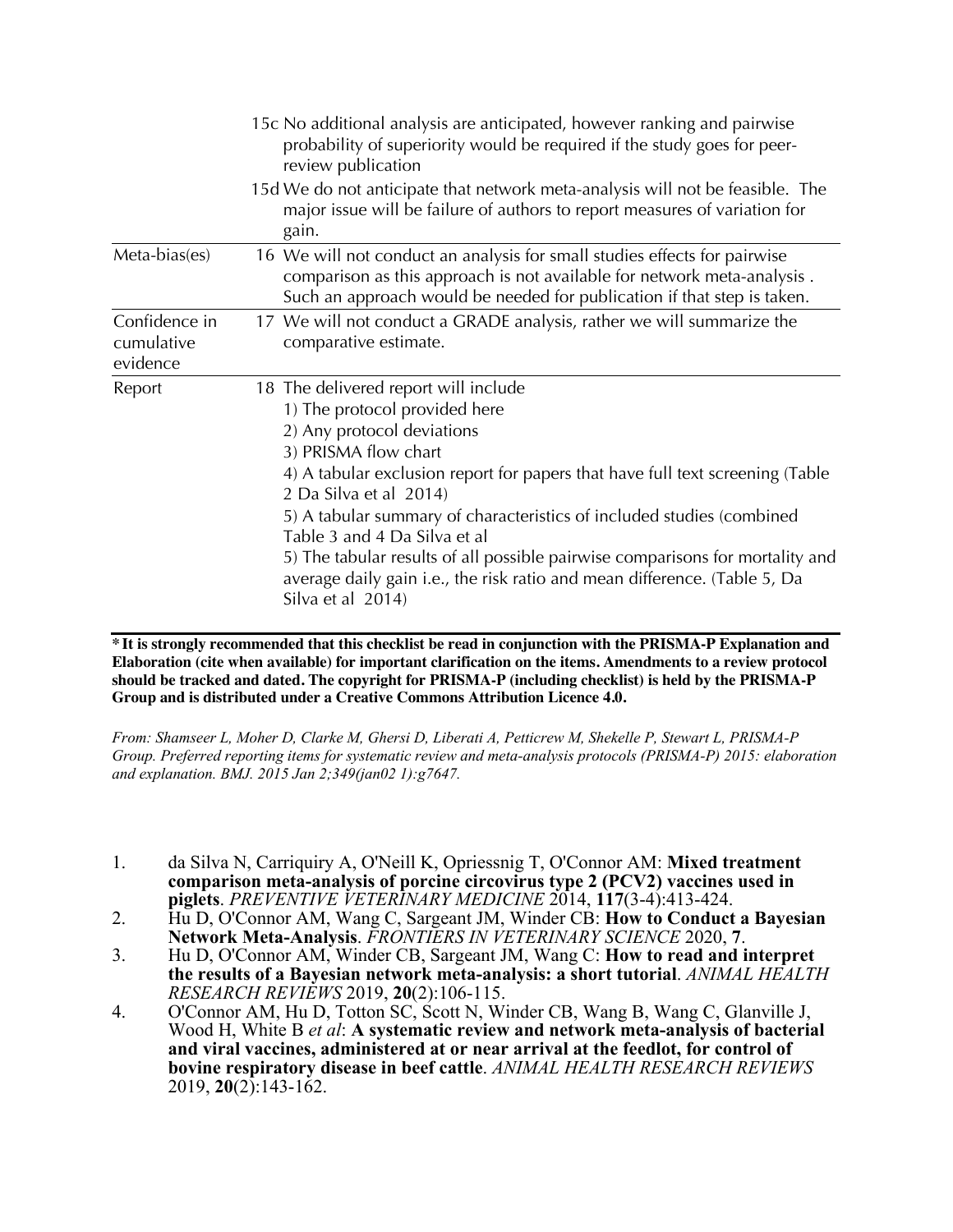5. O'Connor AM, Totton SC, Shane D: **A systematic review and network meta-analysis of injectable antibiotic treatment options for naturally occurring swine respiratory disease**. *JOURNAL OF SWINE HEALTH AND PRODUCTION* 2019, **27**(3):133-149.